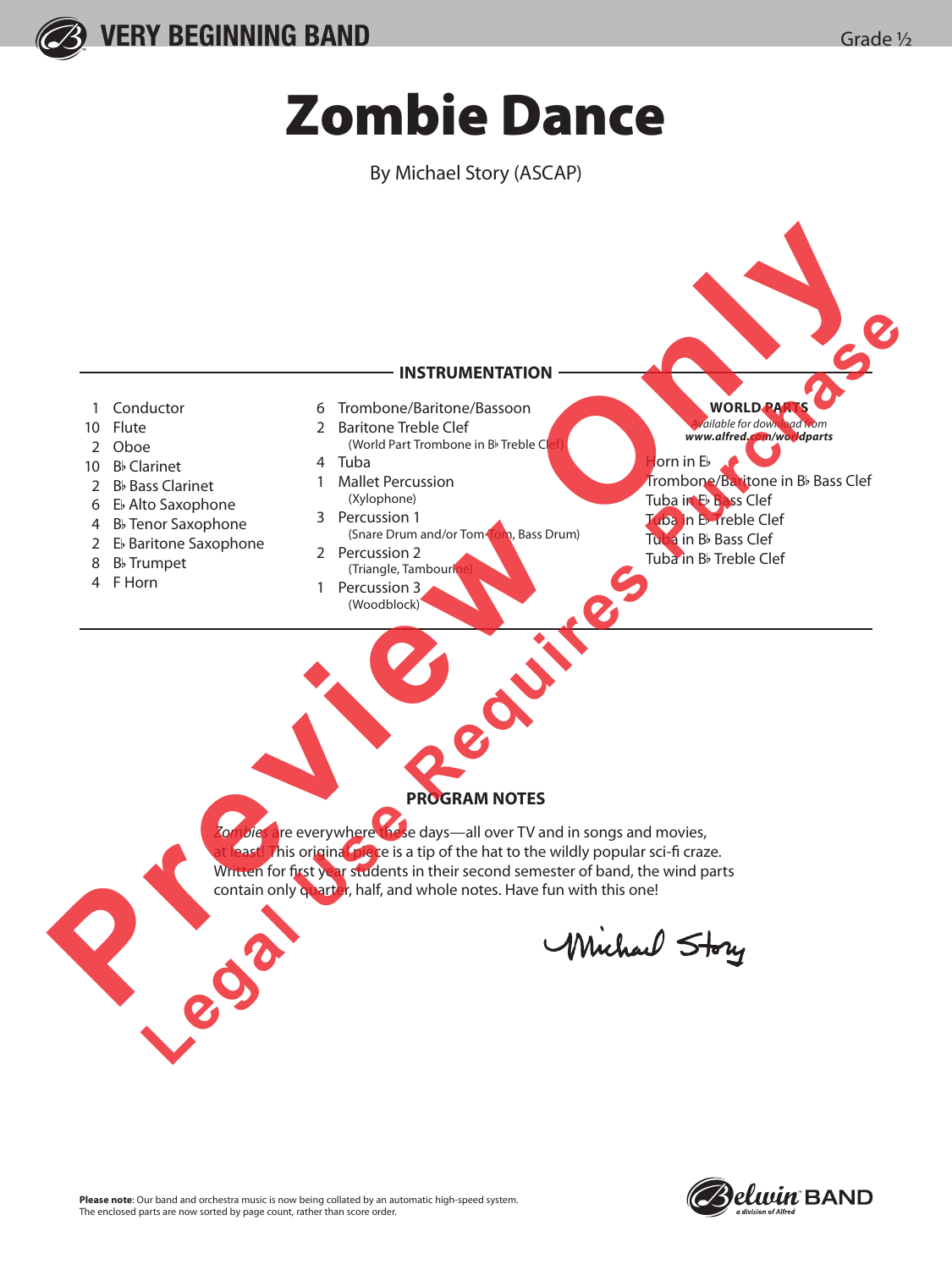## **Zombie Dance**

FULL SCORE Approx. Duration - 1:45

By Michael Story (ASCAP)



a division of ALFRED MUSIC All Rights Reserved including Public Performance

mp3<br>( ၂ Purchase a full-length<br>performance recording!<br>**alfred.com/downloads**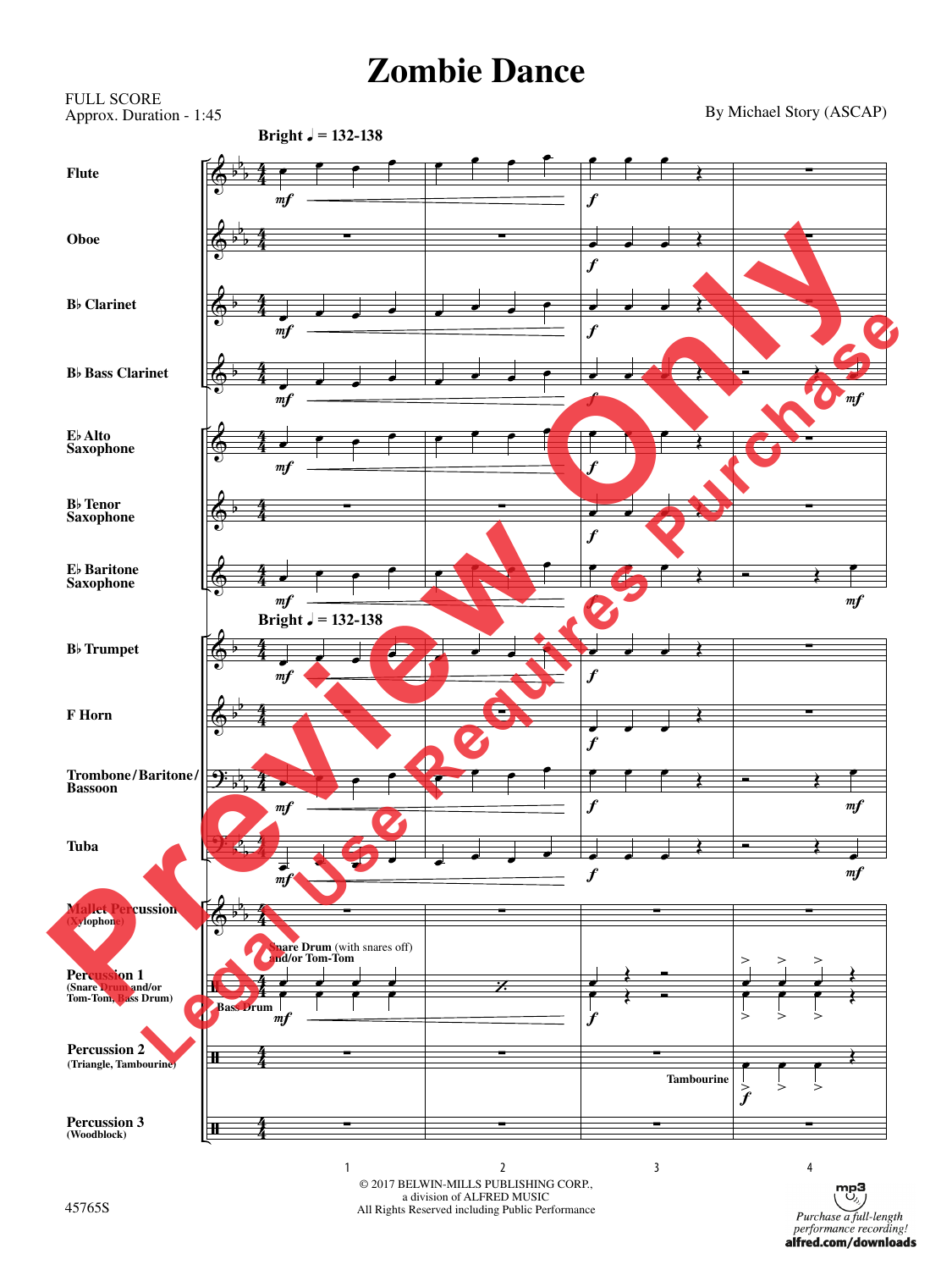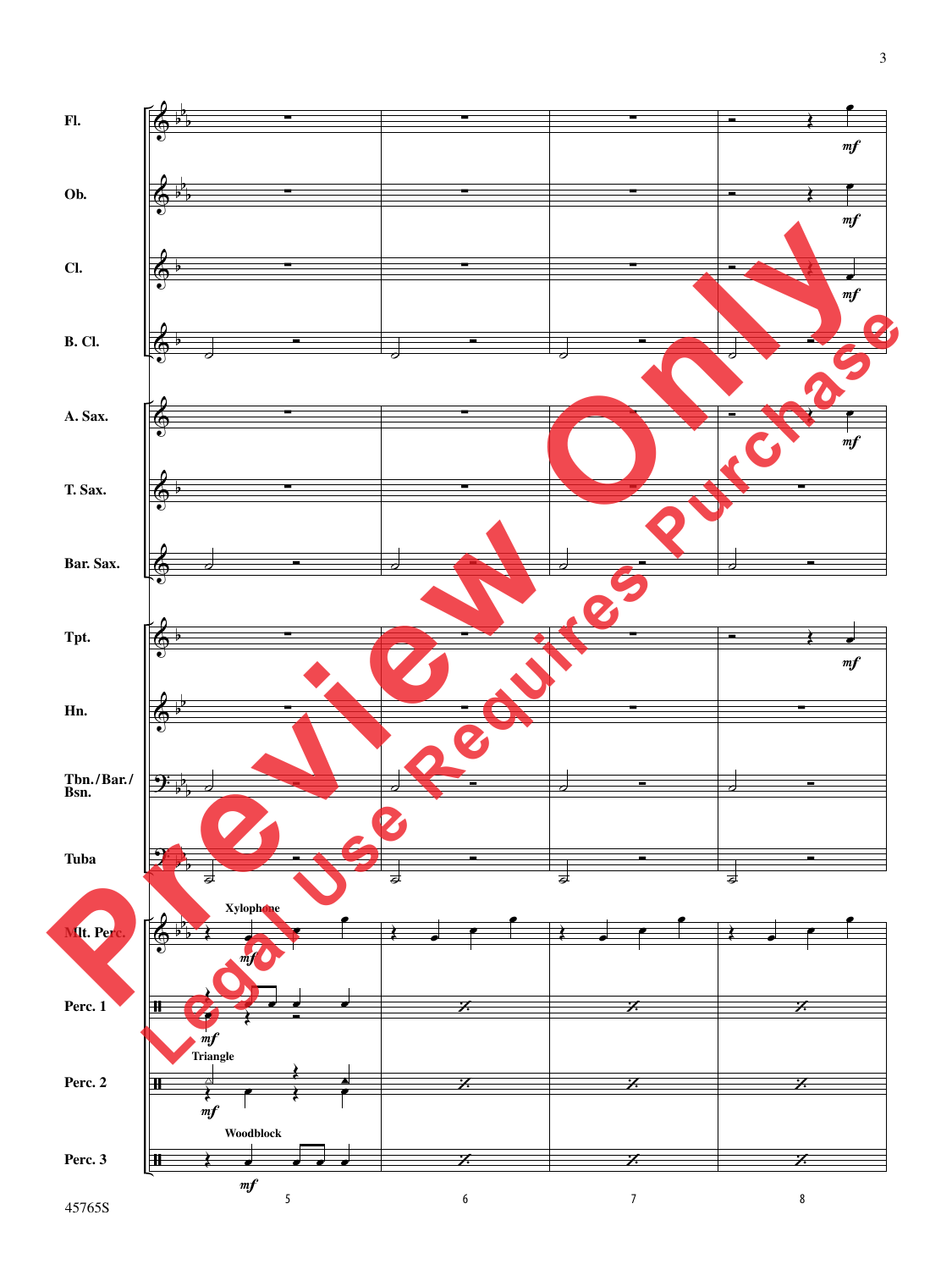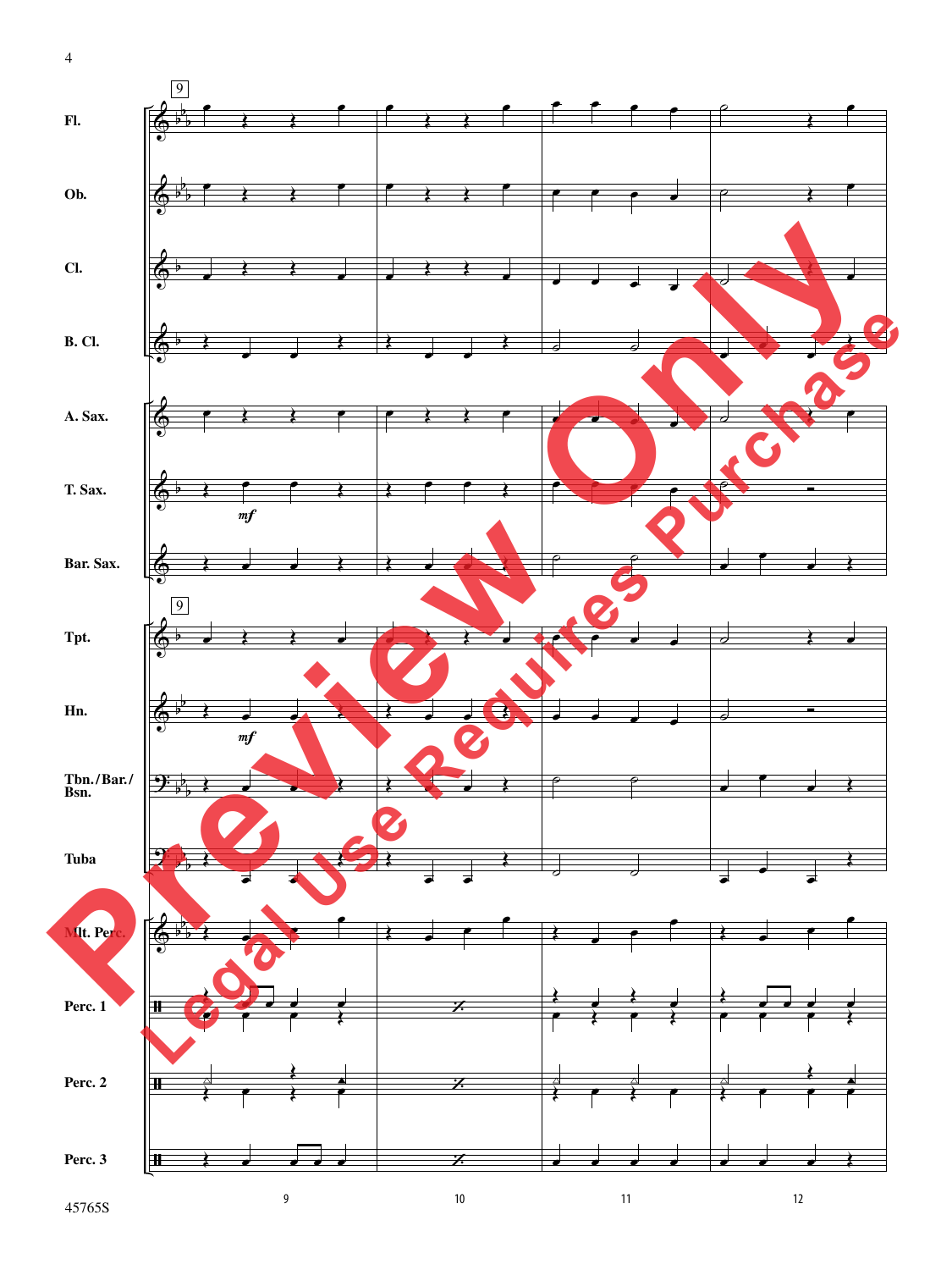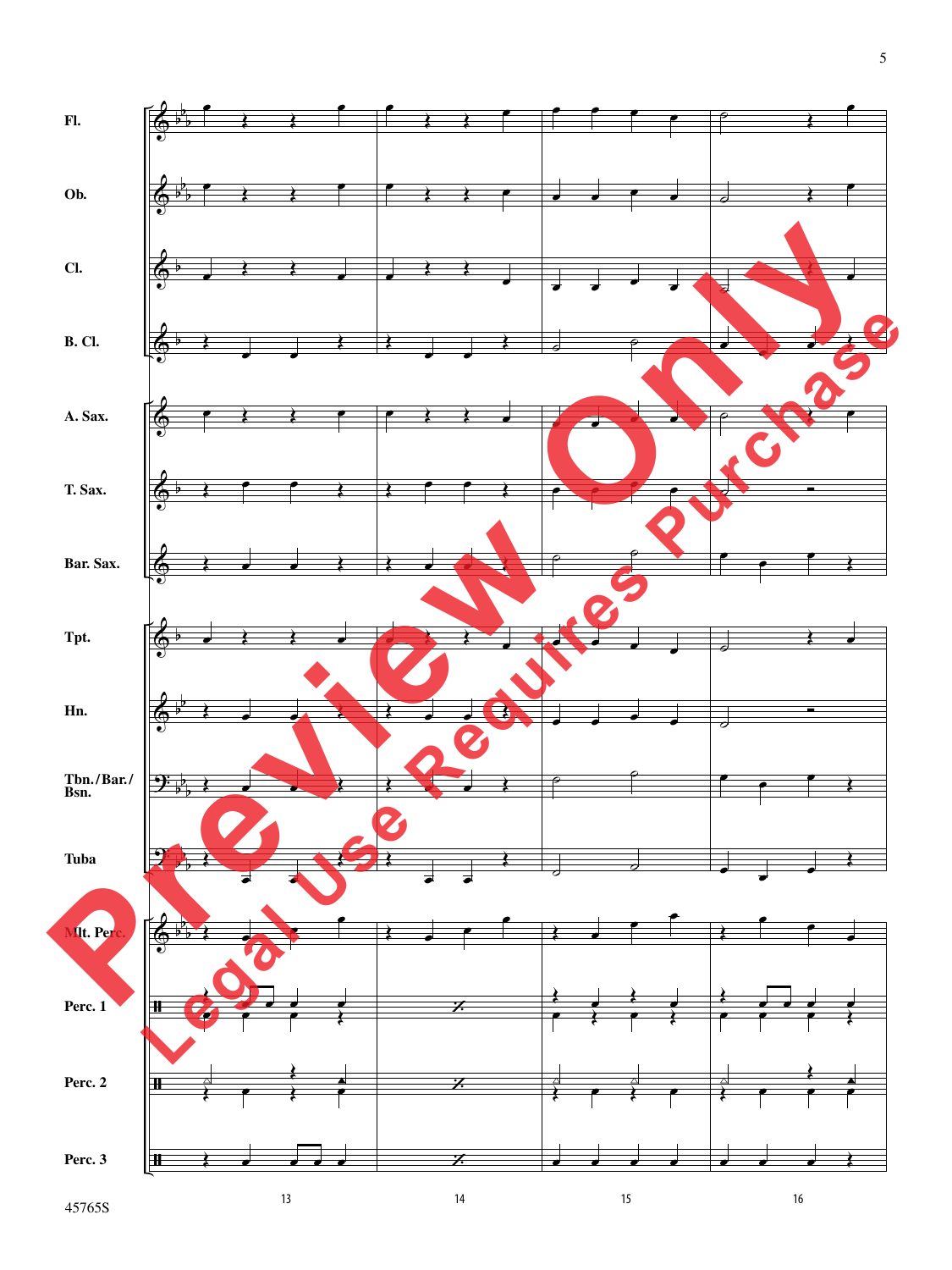

45765S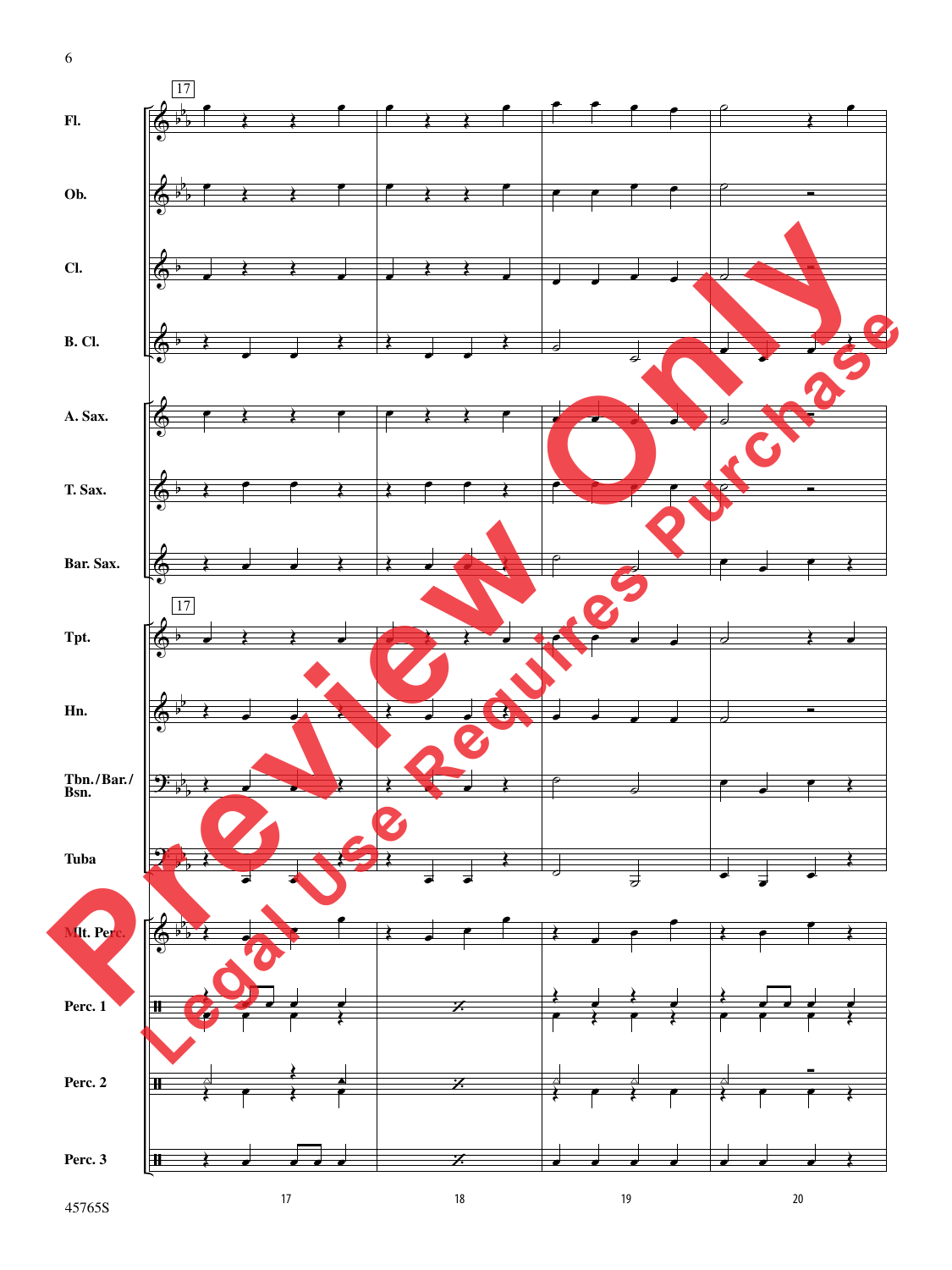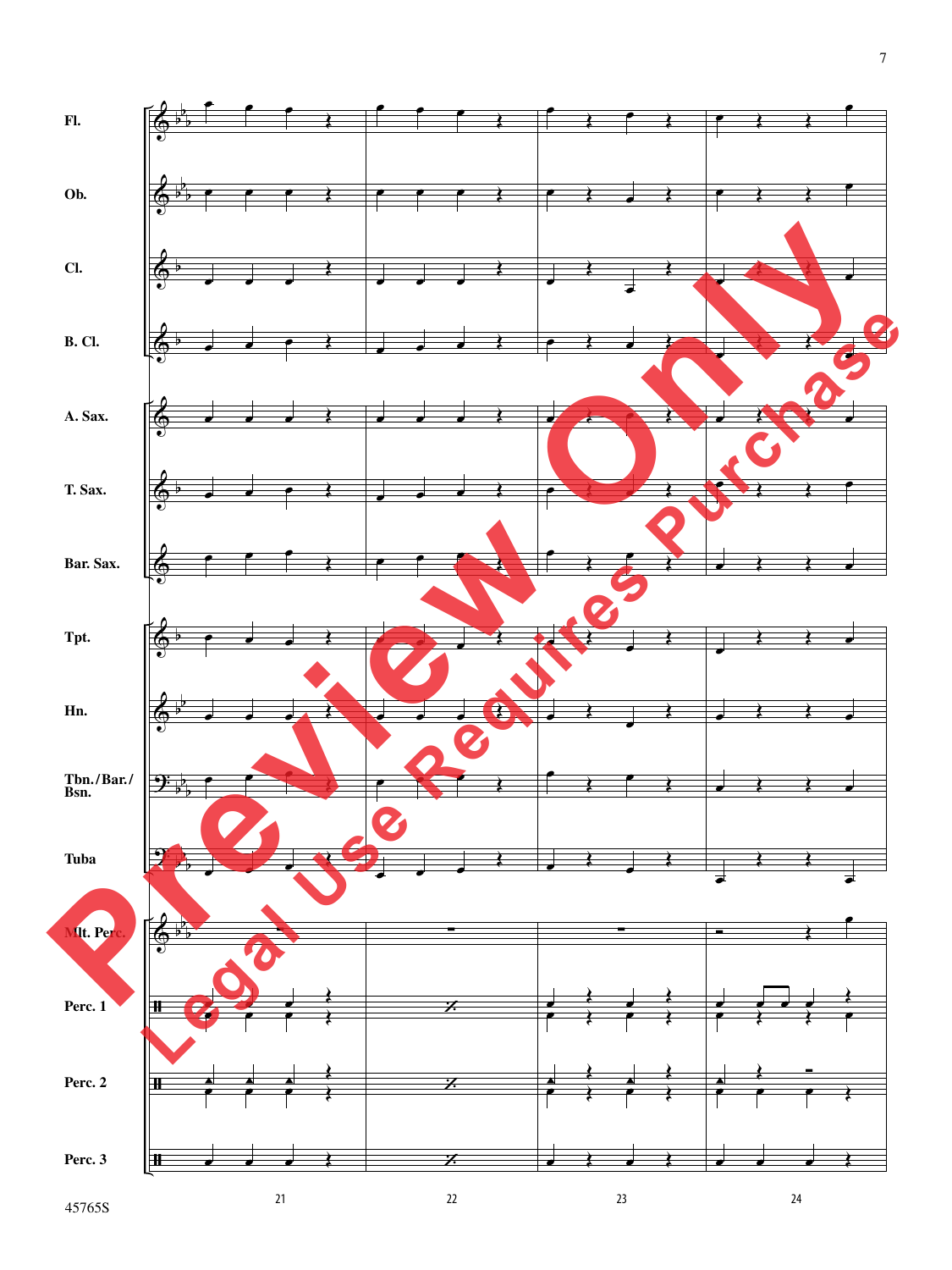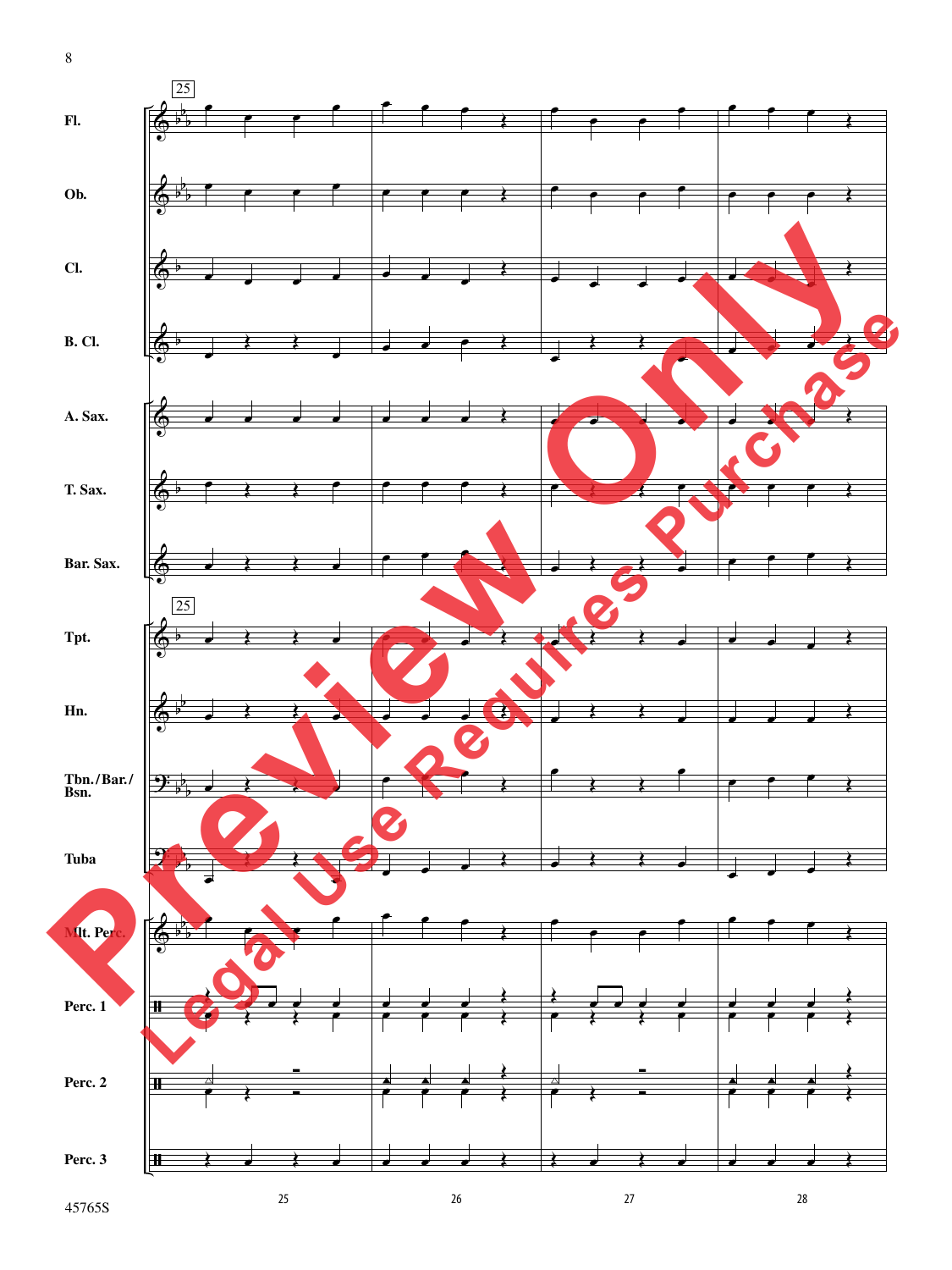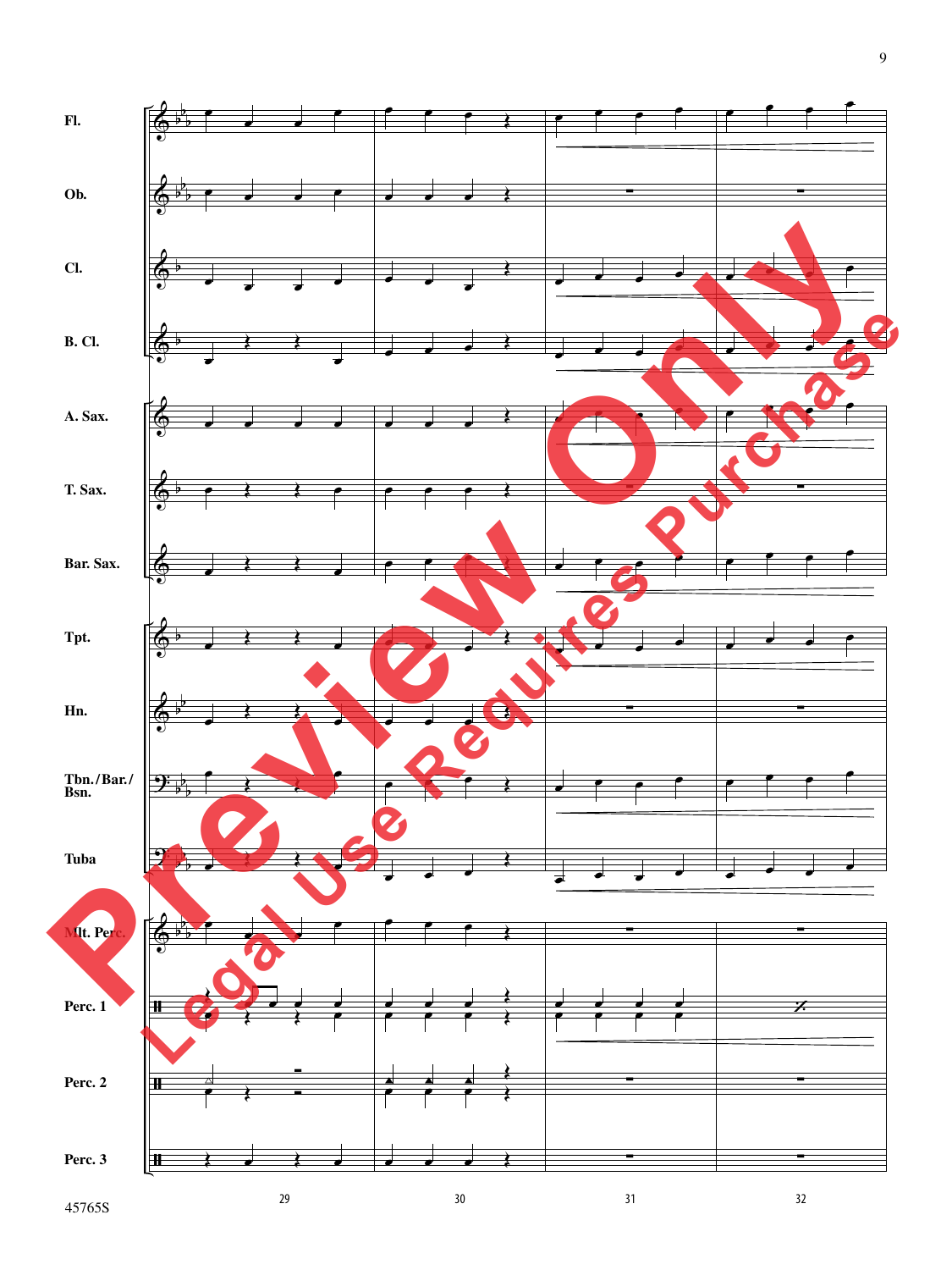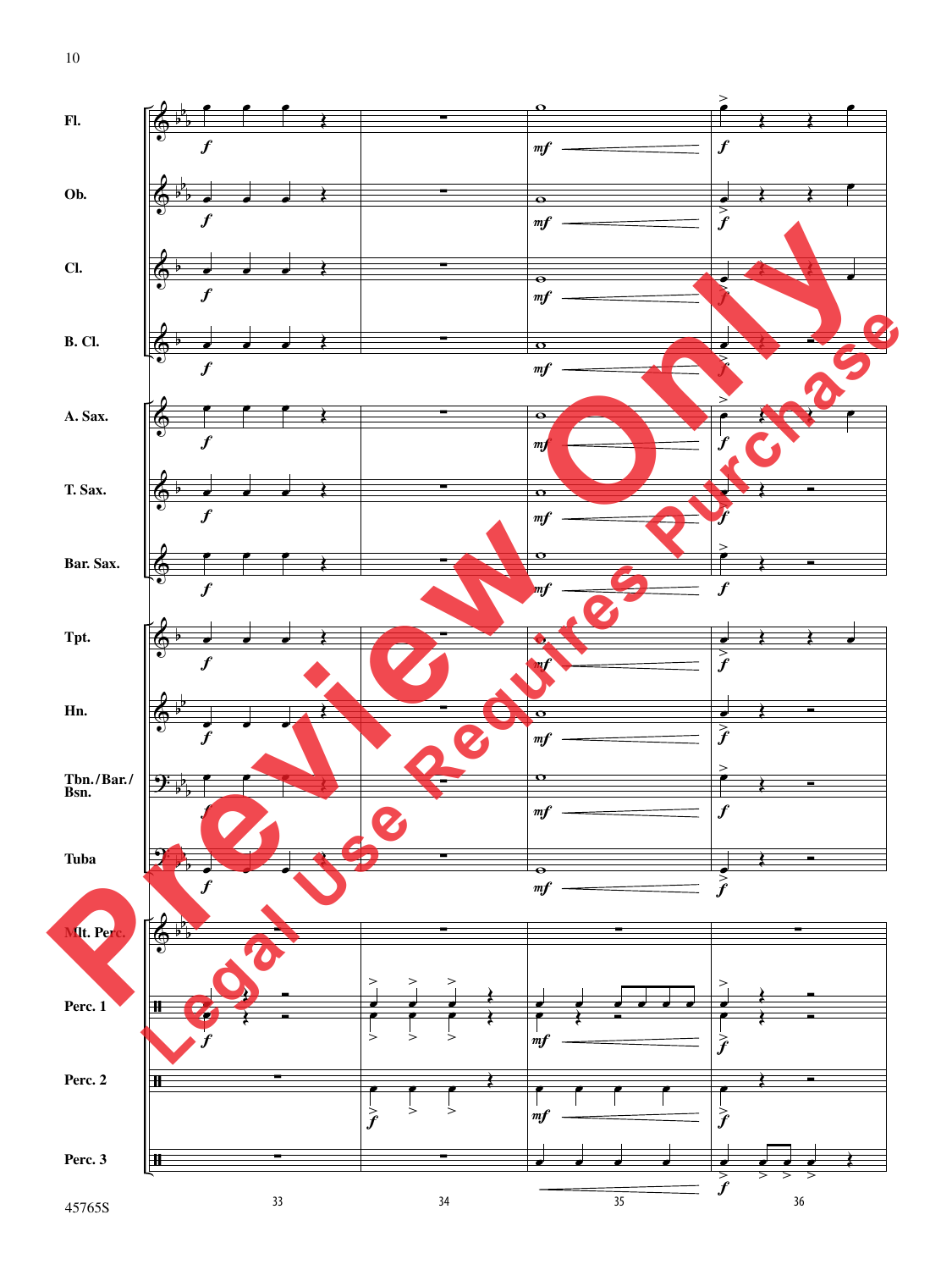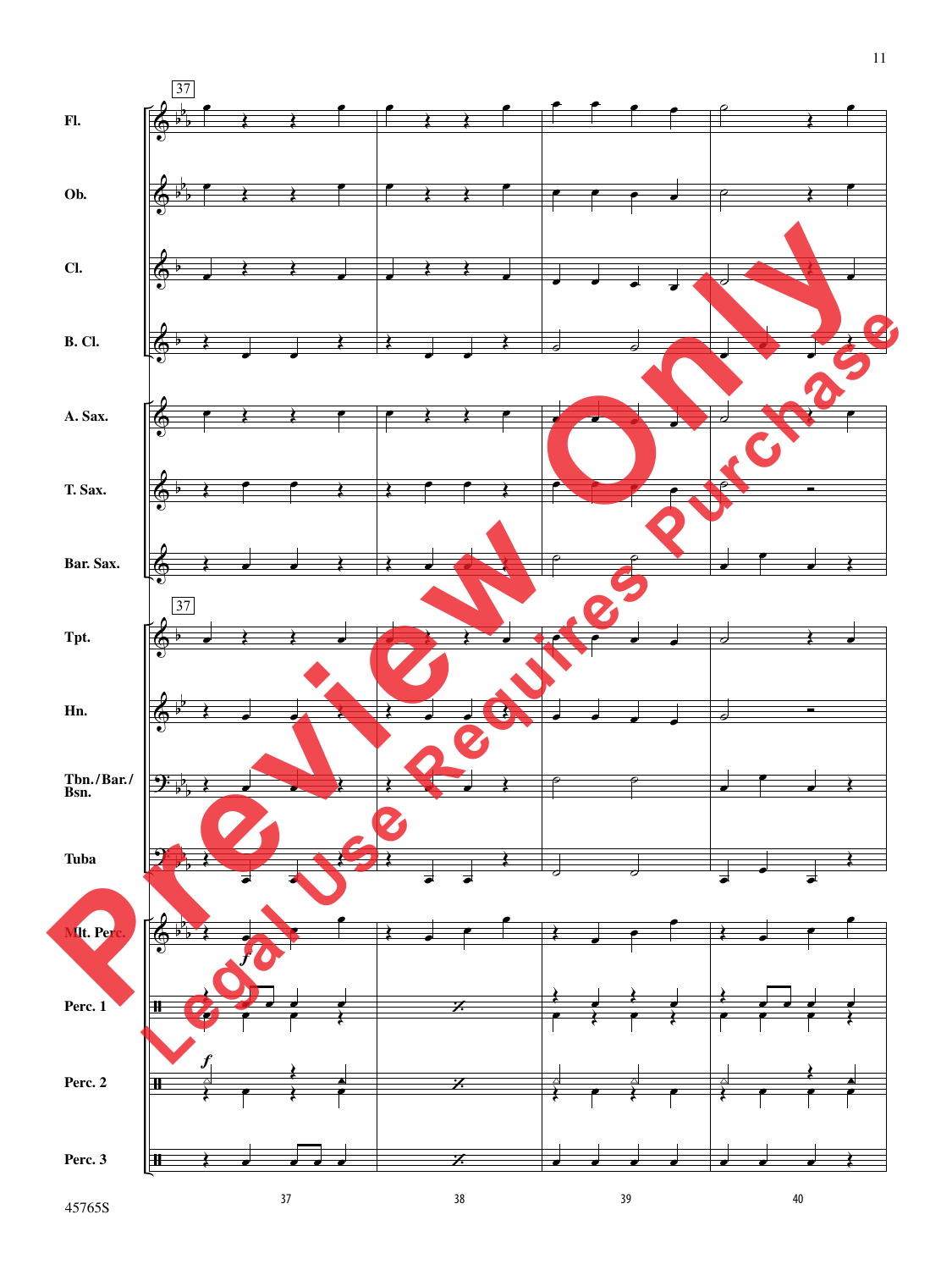



œ

œ

œ

 $\Box$ 

œ

œ

œ

œ

œ

œ

˙

œ

˙

 $\overline{\phantom{0}}$ 

˙

œ

œ

Œ

Œ

Œ

œ

œ

œ

œ

Œ

œ

œ





45765S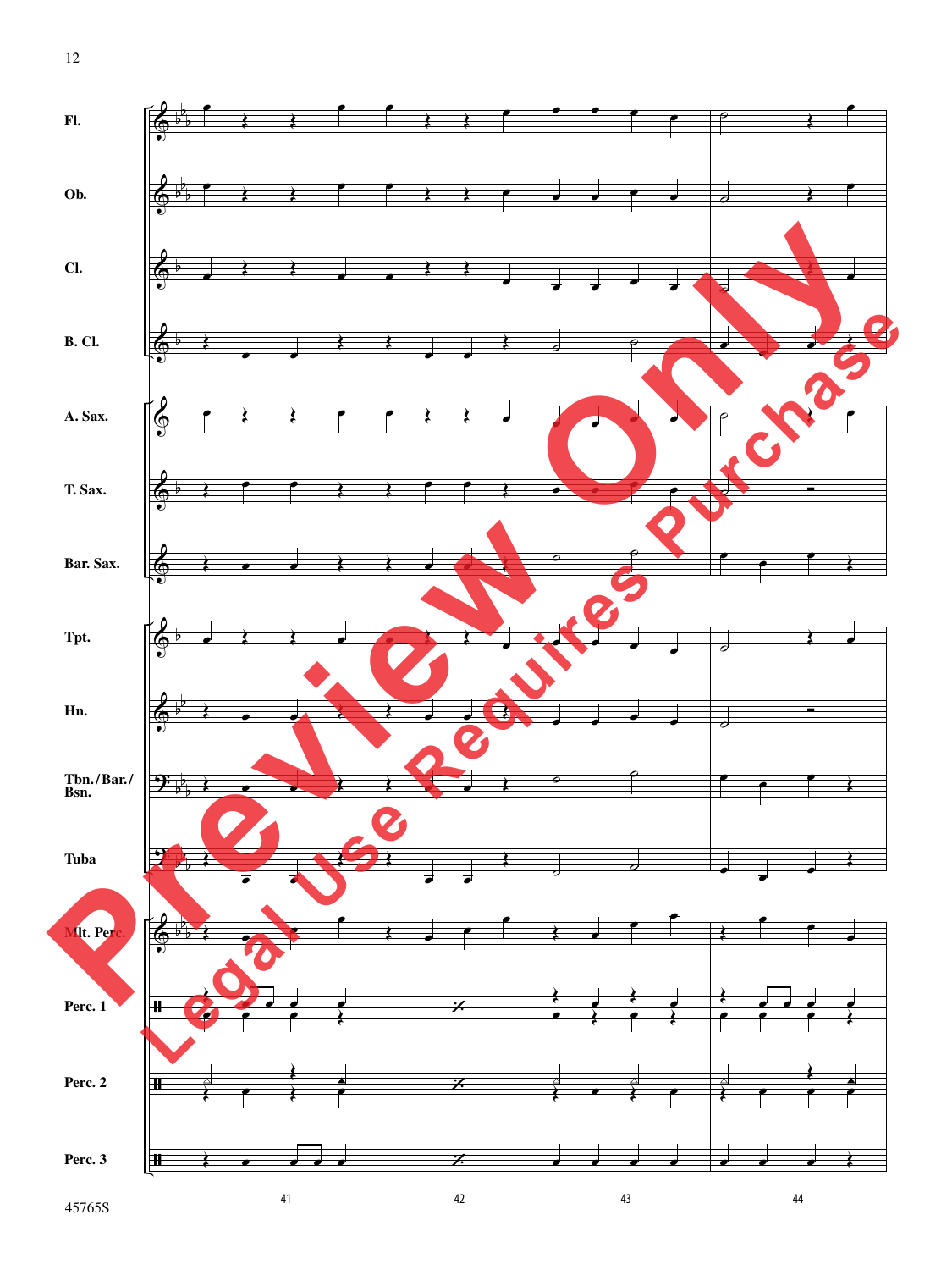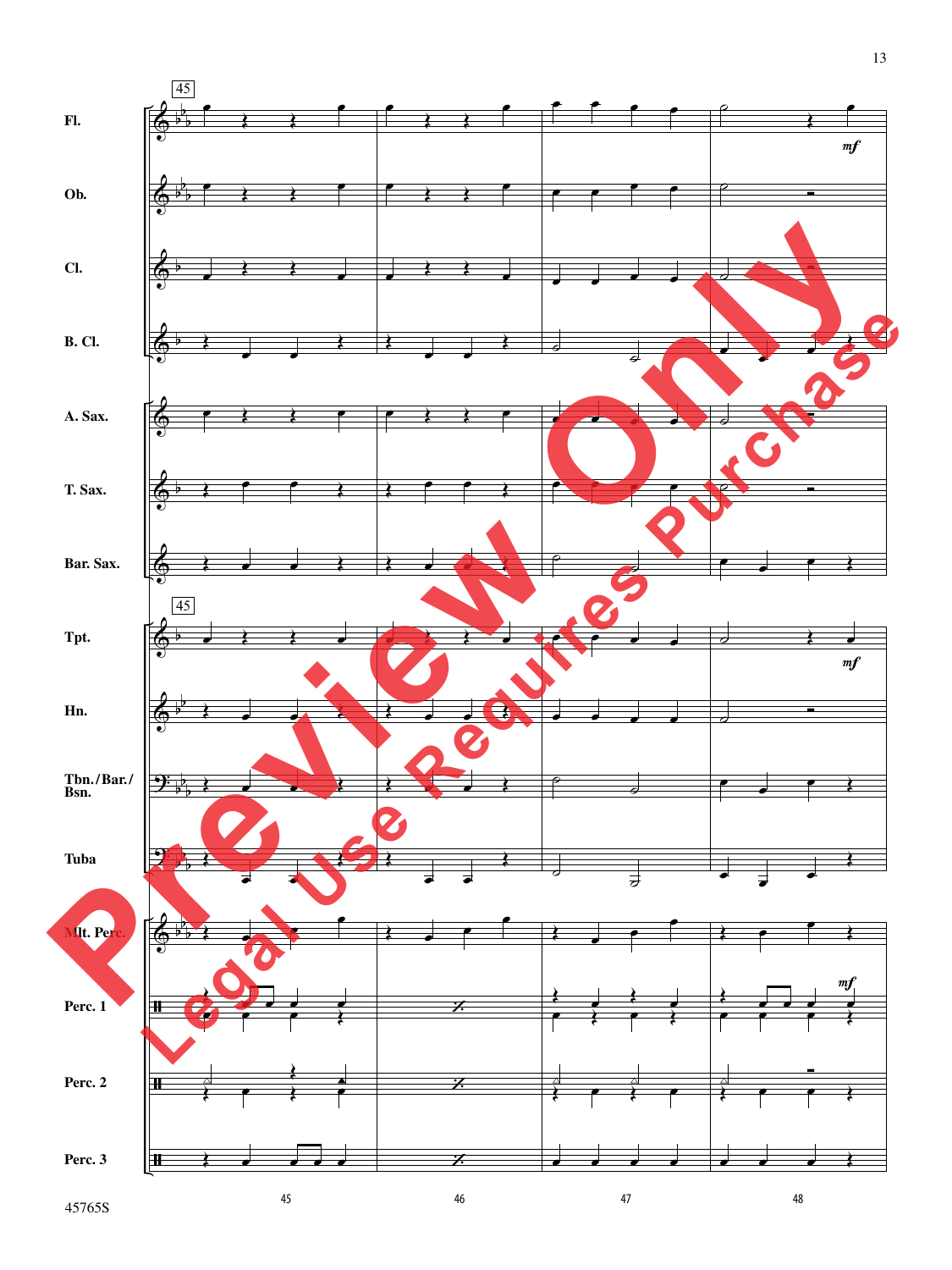

45765S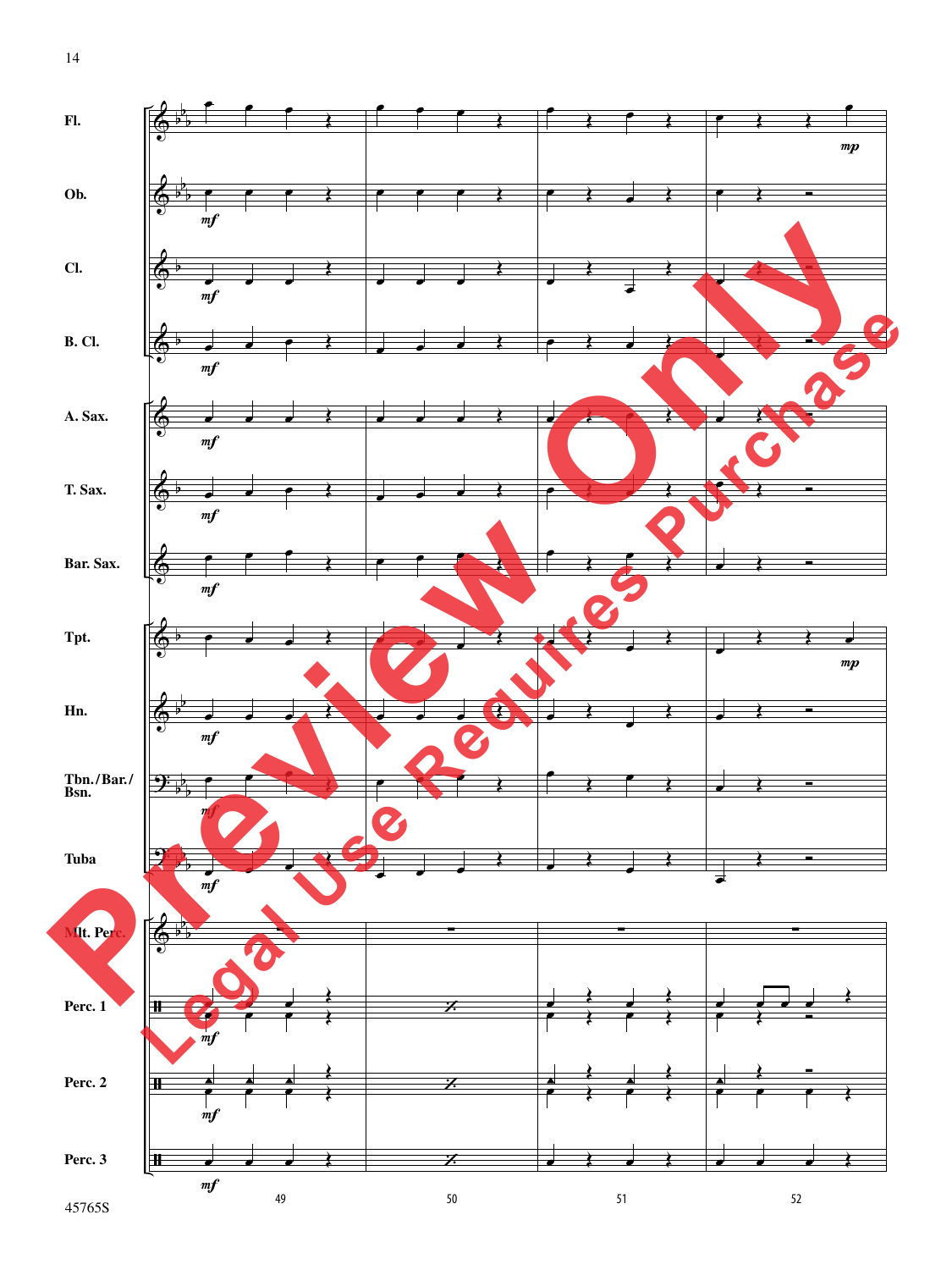